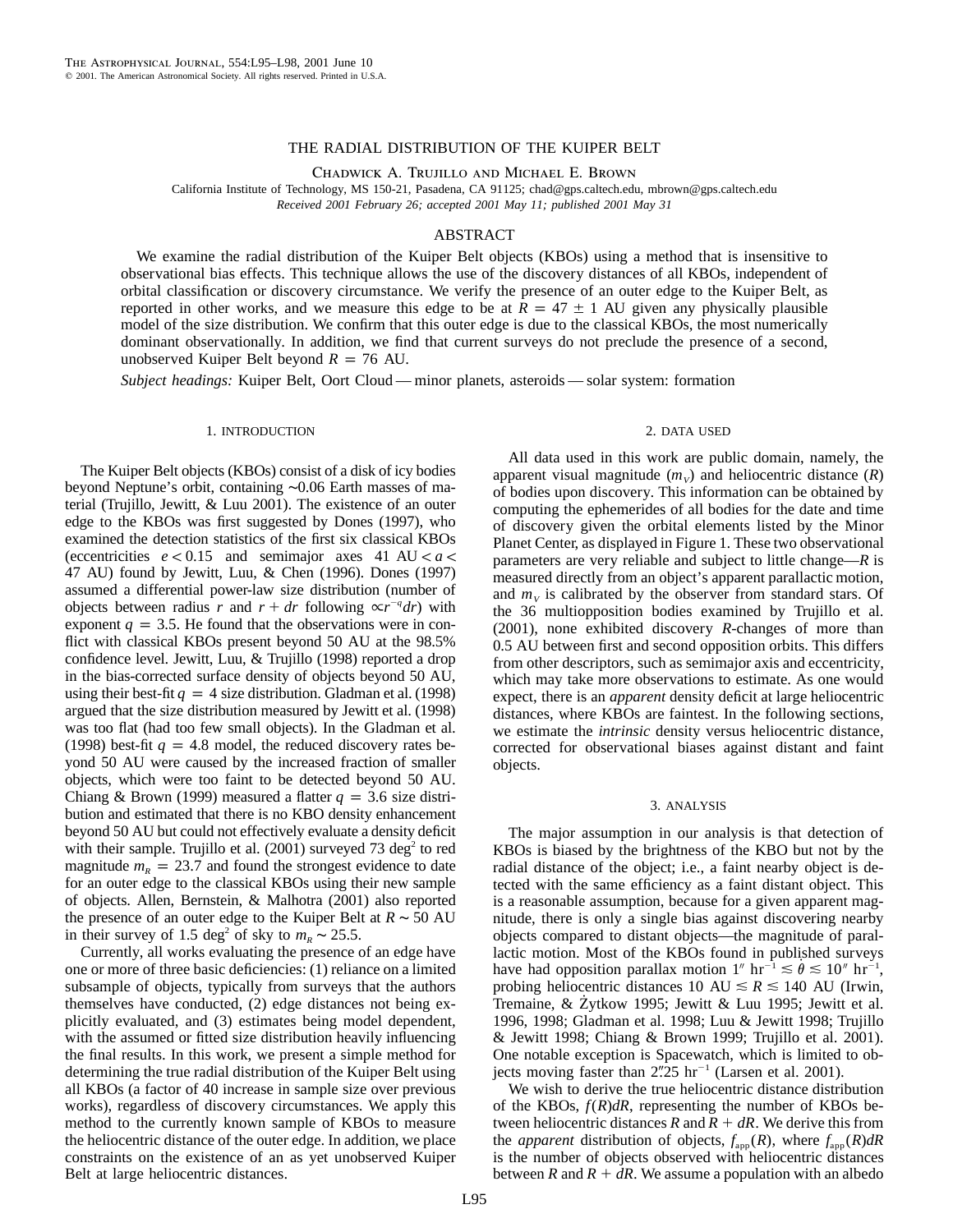

Fig. 1.—Heliocentric distance at discovery vs. visual magnitude at discovery; data are from the Minor Planet Center. Lines represent objects of constant radius, assuming a 4% albedo.

distribution independent of both size and heliocentric distance and a fixed differential size distribution with power-law index  $q \neq 1$ . The term  $n(R, r)$ *dR dr* refers to the number of bodies with heliocentric distances between  $R$  and  $R + dR$  and radii between  $r$  and  $r + dr$ ,

$$
n(R, r)dR dr = \Gamma f(R)r^{-q} dR dr,
$$
 (1)

where  $\Gamma$  is a normalization constant.

We would like to find the number of objects with apparent magnitudes between  $m_V$  and  $m_V + \Delta m_V$ , corresponding to a radius range between  $r_0$  and  $r_1$  at any given heliocentric distance *R* (in AU) and geocentric distance  $\Delta$  (in AU):

$$
r_0 = R\Delta 10^{0.2(m_0 - m_V - \Delta m_V)},\tag{2}
$$

$$
r_1 = R\Delta 10^{0.2(m_0 - m_V)},\tag{3}
$$

given the constant

$$
m_0 = m_{\odot} - 2.5 \log p + 2.5 \log (2.25 \times 10^{16}), \qquad (4)
$$

derived from the formula for apparent visual magnitude,

$$
m_V = m_{\odot} - 2.5 \log \left[ p\Phi(\alpha)r^2 \right] + 2.5 \log \left( 2.25 \times 10^{16} R^2 \Delta^2 \right).
$$
\n(5)

Here *r* is radius (in kilometers) and *p* is the albedo. We assume opposition observations, such that the Sun-object-observer angle  $\alpha \equiv 0$  and the object's phase function  $\Phi(0) \equiv 1$ . The apparent *V* magnitude of the Sun is given by  $m_{\odot} = -26.75$ .

Opposition observations require  $\Delta \equiv R - 1$ , and assuming an observing efficiency between magnitudes  $m_V$  and  $m_V$  +  $\Delta m_V$  of  $\epsilon(m_V)$ , we integrate equation (1) over  $r_0 < r < r_1$ , yielding the apparent heliocentric distance distribution:

$$
f_{\rm app}(R)dR = \epsilon(m_V)n(R)dR = \epsilon(m_V)\Gamma f(R)dR \int_{r_0}^{r_1} r^{-q} dr, \quad (6)
$$

$$
= \frac{\epsilon(m_v)\Gamma}{q-1} f(R)dR(r_0^{1-q} - r_1^{1-q}), \tag{7}
$$

$$
=\Gamma'(m_V)f(R)(R^2-R)^{1-q} dR,
$$
\n(8)

where the magnitude-dependent terms have been absorbed into  $\Gamma'(m_V)$ , given by

$$
\Gamma'(m_V) = \epsilon(m_V) \frac{\Gamma}{q-1} 10^{0.2(m_V - m_0)(q-1)} (10^{0.2(q-1)\Delta m_V} - 1). \quad (9)
$$

Thus, the intrinsic heliocentric distance distribution  $f(R)$ *dR* can be related to the apparent heliocentric distance distribution  $f<sub>app</sub>(R)dR$  for any given magnitude:

$$
f(R) = \Gamma'(m_V)^{-1} \beta(R) f_{\text{app}}(R), \qquad (10)
$$

where the normalized bias-correction factor  $\beta(R) = [(R^2 (R)/((R_0^2 - R_0)]^{q-1}.$ 

We do not compute the absolute normalization constant  $\Gamma'(m_v)$  because this would require a detailed study of all KBO survey efficiencies and sky areas examined. However, since the functional form of  $f(R)dR$  does not vary with magnitude (i.e., the radial distribution does not depend on the magnitude of observation, as described earlier), the value of the parameter  $\Gamma'(m_v)$  can be calculated relative to  $\Gamma'$  for all other magnitudes by examining the numbers of objects discovered at each magnitude. Consequently, we can treat the estimate of  $f(R)$  at any magnitude  $m<sub>v</sub>$  as an independent measurement. Summing all of these measurements results in our final estimate of  $f(R)$ , as described in § 4. This does not allow an estimate of the total number of KBOs, simply the functional form of their radial distribution. Thus, the choice of  $R_0$  is arbitrary; we use  $R_0 = 43$  AU.

The assumptions enabling this derivation are summarized as follows: (1) all KBOs follow the same size distribution, described by a differential power law, (2) observations are conducted at opposition allowing the transformation  $\Delta = R - 1$ , and (3) the albedo is not a function of radius *r* or heliocentric distance *R*. We contend that these three assumptions are reasonable. Numerous papers have been published estimating the size distribution of the KBOs, none of which have found evidence for a size distribution departing from assumption 1. Most surveys for distant bodies are conducted near opposition. For the 407 objects in our sample (as of 2001 May), only seven violated  $\Delta = R - 1$  by more than 0.5 AU, resulting in a radius correction of less than 3% from equations (2) and (3). Criterion 3 is the weakest criterion because to date we have little information about the KBO albedos. The albedo of the dark Centaurs has been measured to be  $p \sim 4\%$ , and the KBOs are typically assumed to have this value (Jewitt  $& Luu 2000$ ), adopted here. This is in statistical agreement with Jewitt, Aussel, & Evans (2001), who found the red albedo of (20000) Varuna to be  $0.070^{+0.030}_{-0.017}$ . Several trials were conducted using a spread of albedos, and no significant change to the results were observed (see § 4).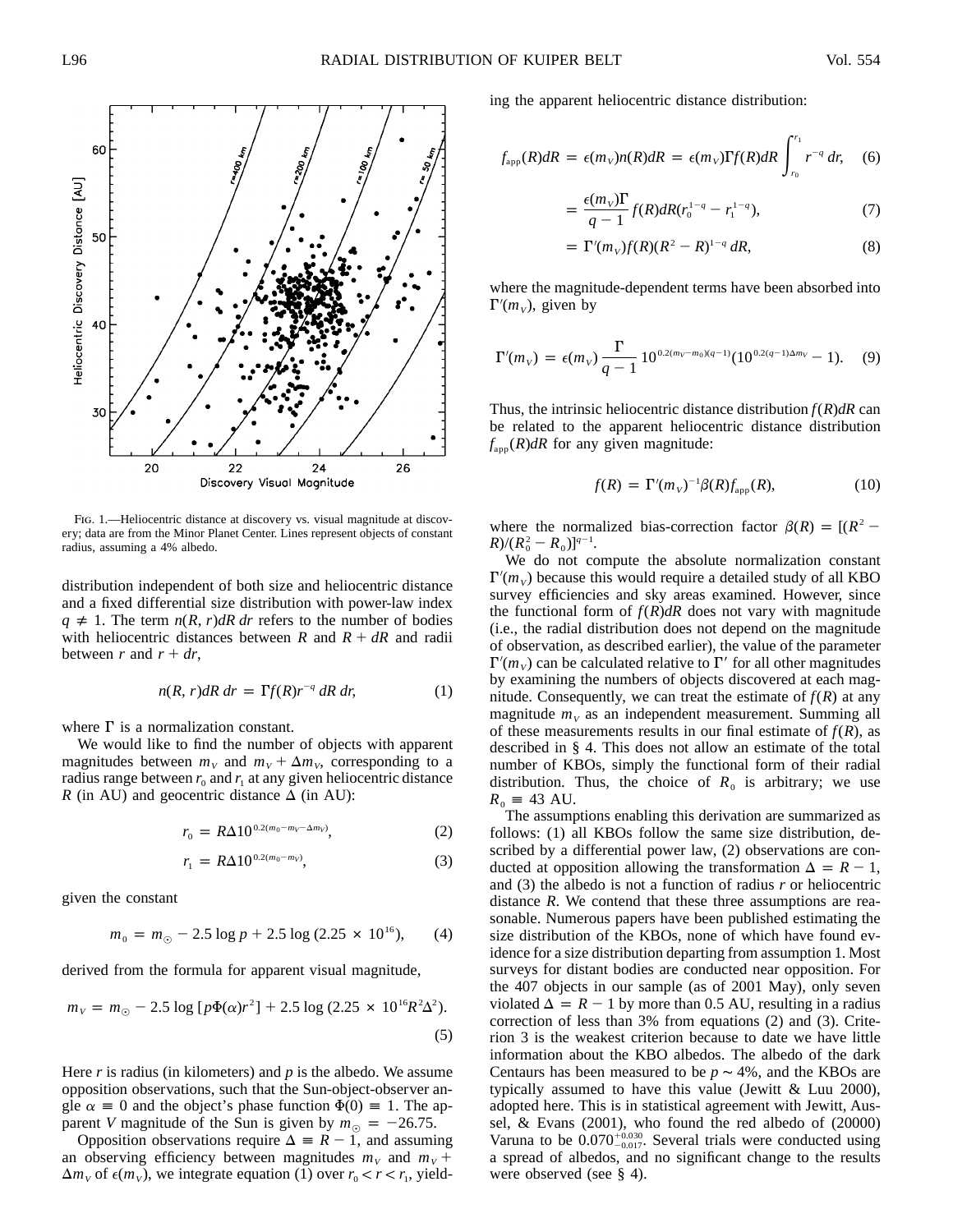### 4. RESULTS

We plot the true heliocentric distance distribution  $f(R)$  of the discovery data for a  $q = 4$  size distribution in Figure 2, with error bars representing the Poissonian 68% confidence limit on the apparent number of objects in each bin (Kraft, Burrows, & Nousek 1991). The presented values were created by binning the apparent heliocentric distance distribution to yield  $f_{\text{app}}(R)$ and multiplying by  $\beta(R)$  for each heliocentric distance bin to compute  $f(R)$ , as per equation (10). This assumes that all objects have a constant albedo, an assumption that is relaxed later in this section. This procedure implicitly scales each magnitude range by the number of objects in that magnitude range, so an explicit correction for the term  $\Gamma'(m_v)$  is not necessary. This technique is robust, as demonstrated by the fact that the data were divided into two groups, the faint half  $(m_V > 23.6)$  and the bright half, each yielding nearly identical results. The radial distribution of the faint bodies is slightly different from that of the bright bodies, offset by ∼1 AU. This difference is very small, considering the huge magnitude range of bodies considered  $(19 < m<sub>v</sub> < 27)$  and the wide variety of surveys conducted. We therefore place the outer edge of the Kuiper Belt at heliocentric distance  $R = 47 \pm 1$  AU. This is consistent with other detections of a belt edge, with a stricter identification of edge location (Dones 1997; Jewitt et al. 1998; Allen et al. 2000; Trujillo et al. 2001).

Besides a drop in density, the deficit beyond 47 AU can be explained only by violating our assumption that the apparent radial distribution is independent of magnitude. This can be done by introducing a physical change in the bodies beyond 47 AU. We present three such possibilities in order of increasing efficacy in explaining the results: (1) the slope of the size distribution *q* may increase, (2) the maximum object size  $r_{\text{max}}$  may decrease, or (3) the albedo  $p$  may be reduced. These changes must be abrupt and pronounced, explaining the factor of 6 drop in intrinsic object number between  $R = 43$  AU and  $R = 52$  AU.

In scenario 1, we apply the  $\Gamma'(m_V)^{-1}\beta(R)$  correction from equation (10), using a steeper size distribution  $q_{split}$  for  $R >$  $R_{\text{split}}$ . The lowest  $q_{\text{split}}$  that results in a constant surface density occurring beyond  $R_{split}$  occurs with an unphysically large  $q_{split}$  > 10 with  $R_{split}$  = 44 AU. Thus, the observations are very difficult to explain by an increased size distribution at distant heliocentric distances.

We estimate the maximum size needed to explain the low number of objects beyond  $R = 50$  AU by examining Figure 1. It is apparent that only a very small maximum size would explain the observations, roughly 50 km  $\lt r_{\text{max}} \lt 100$  km. This is much smaller than the currently observed maximum size for  $R < 50$  AU,  $r_{\text{max}} \sim 400$  km. The maximum growth size of the KBOs as a function of radial distance has not been well studied, although order-of-magnitude arguments based on the magnitude of the Keplerian shear in the region exist (Wetherill 1989). Thus, we can only state that for scenario 2 to cause the observed radial distribution,  $r_{\text{max}}$  must drop by a factor of ~5 in the 45 AU  $< R < 52$  AU region. Due to such abruptness, we find scenario 2 unlikely.

For scenario 3 to explain the drop, one must modify *p* to change the  $m_0$  term in  $\Gamma'(m_v|p)$ , which represents the  $\Gamma'(m_V)$  computed using albedo *p*. We solve for our factor of 6 drop in observed density beyond 47 AU,  $6 =$  $\Gamma'(m_v|p)/\Gamma'(m_v|p') = (p/p')^{1.5}$ , yielding a factor  $p/p' = 3.3$ drop in albedo. Thus, we could explain the observed decrease in number beyond 47 AU by an albedo change from  $p =$ 



Fig. 2.—*Filled circles*: Binned intrinsic heliocentric distance distribution for a  $q = 4$  differential size distribution, with Poissonian error bars. The curve represents the correction  $\beta(R)$  from apparent to intrinsic distributions. Gray values represent the faint half of the sample, while the black values represent the bright half of the sample. A pronounced drop in the density of objects is observed at 47 AU in both cases. A subset of the data beyond 65 AU have been plotted, for clarity. The Gaussian at 76 AU represents the lower limit to the heliocentric distance of a second, unobserved Kuiper Belt (see § 5).

0.13 (similar to Centaur Chiron; Campins et al. 1994) to  $p' = 0.04$  (similar to the dark Centaurs; Jewitt & Luu 2000) across the 45–52 AU region. Although these relative values of *p* are physically plausible, the mechanism for confining lowalbedo objects to heliocentric distances  $R > 47$  AU is unknown, eliminating scenario 3 as an explanation for the observed outer edge.

All recent KBO survey results are roughly consistent with our  $q = 4$  size distribution. However, we have simulated the  $q = 3$  and  $q = 5$  cases in Figure 3, which both show the pronounced density drop at 47 AU. We have also conducted several trials to assess the constant albedo assumption of Figure 1. In each trial, the discovery magnitude  $m<sub>V</sub>$  was modified by a random amount, drawn from a Gaussian with standard deviation  $\sigma = 2$  mag, corresponding to a very large albedo change of a factor between 0.16 and 6.3 (1  $\sigma$ ). The results of these trials did not vary significantly from those presented in Figure 2. Thus, we must conclude that the observed deficiency beyond 47 AU is pronounced and real and is best explained by a drop in the number density of distant bodies.

In this analysis, no assumptions have been made about the orbital classification of objects: (1) the classical KBOs (semimajor axes 41 AU  $< a < 47$  AU, eccentricities  $e < 0.15$ ), which comprise 70% of the observed objects; (2) the resonant KBOs, which are found in mean motion resonances with Neptune ( $a \approx 39.4$  AU for the 3 : 2 "Plutinos" and  $a \approx 47.7$  AU for the 2 : 1), representing about 20% of the observed sample; and (3) the scattered KBOs, which have large semimajor axes  $(a > 50$  AU) and eccentric orbits  $(e > 0.3)$ , which are about 10% of the total. Since we have only considered the observed ratios of the KBOs, our results are most applicable to the classical KBOs, which represent the largest portion of the known